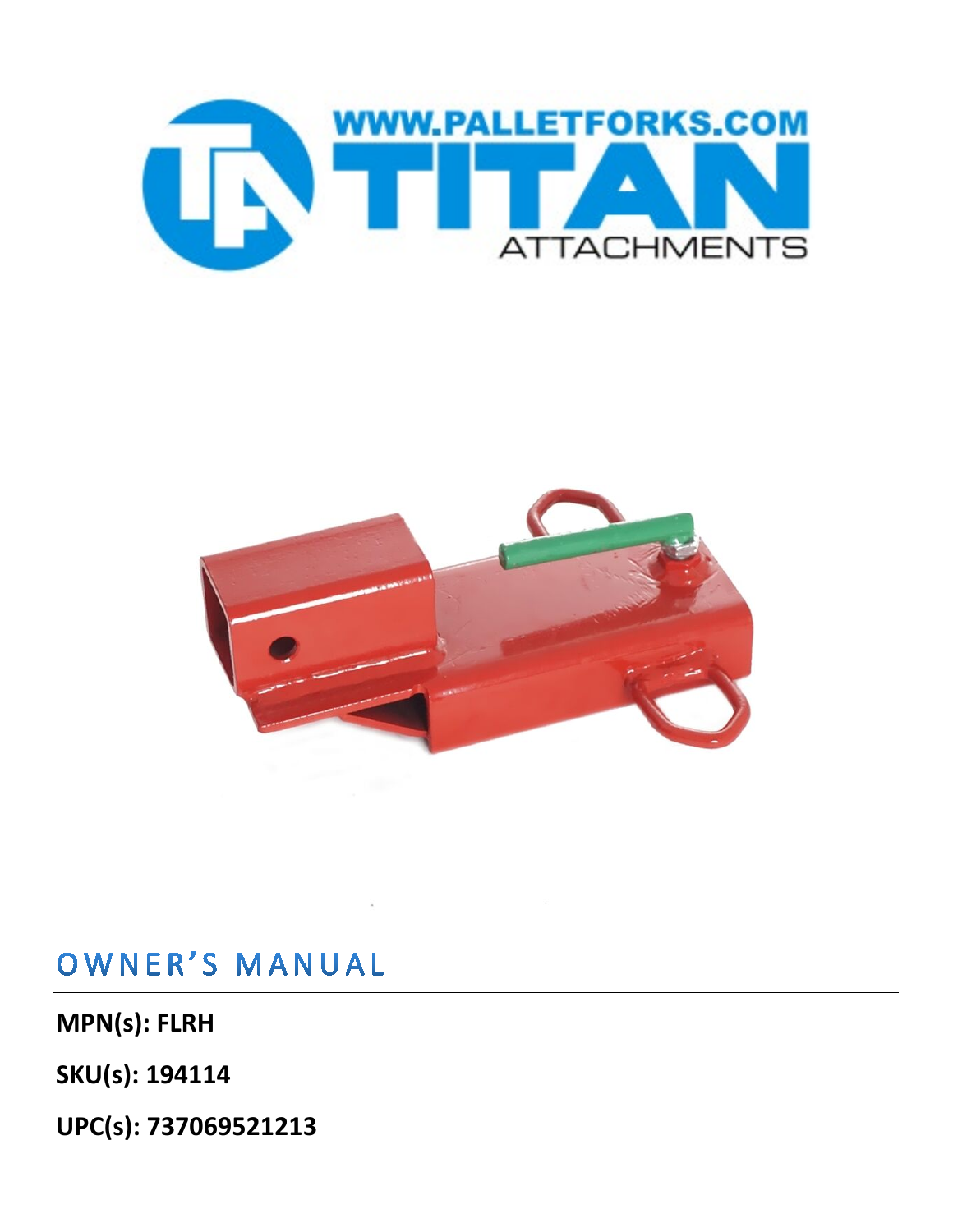



## ASSEMBLY INSTRUCTIONS

-No Assembly Instructions Required.